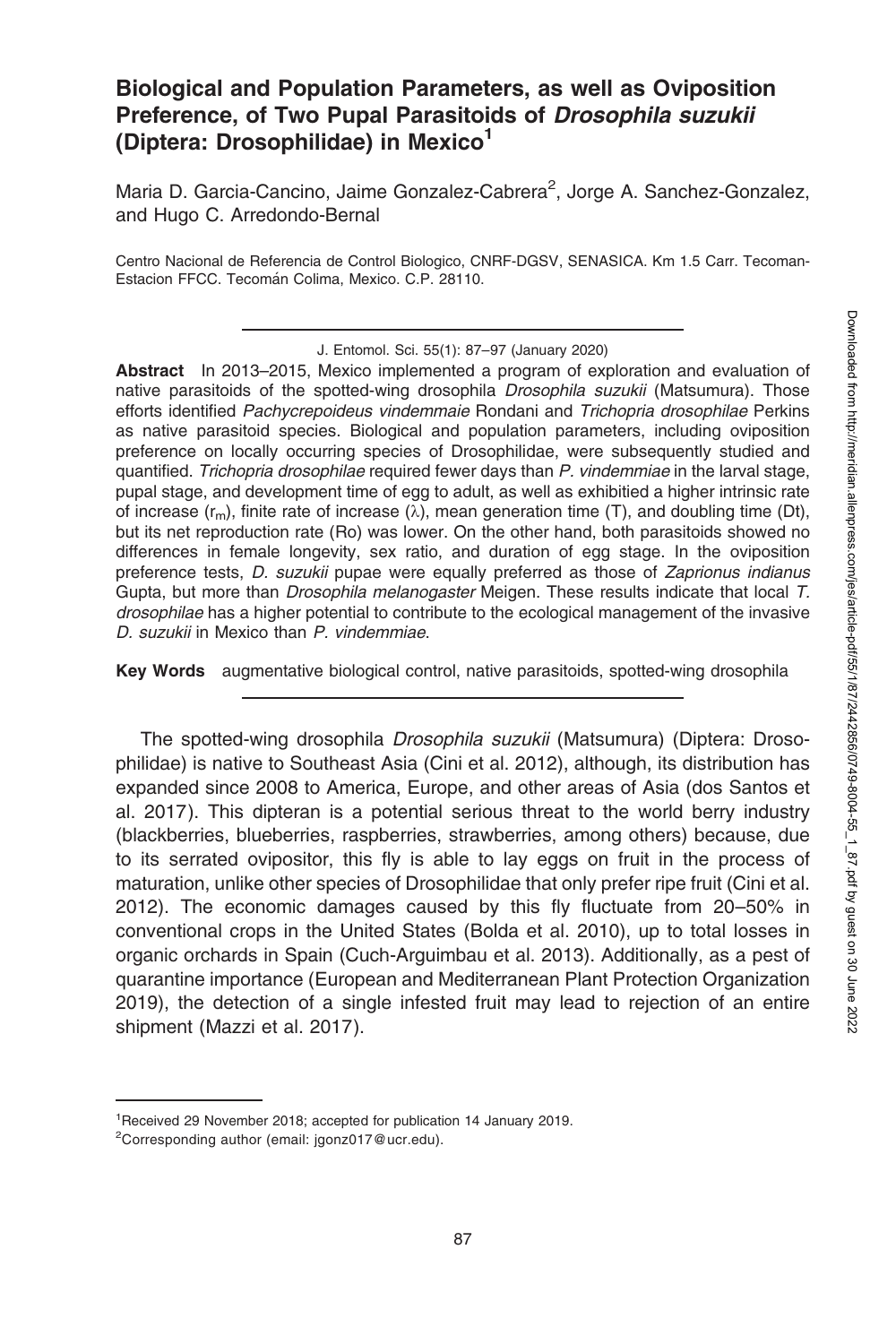Worldwide and in Mexico, *D. suzukii* is controlled mainly through chemical products and cultural practices (Cini et al. 2012, Haye et al. 2016, Schetelig et al. 2018); however, these methods are labor-intensive (e.g., mass trapping and trees covered by insect-proof nets) (Mazzi et al. 2017) or entail risks to human and environmental health. Furthermore, they are not applied in nonagricultural areas (Haye et al. 2016), and if these sites contain 1 of the 50 wild host plants of D. suzukii, they could be a constant source of infestation of crops (Asplen et al. 2015, Haye et al. 2016). So, the search for more sustainable methods continues (Andreazza et al. 2017, Asplen et al. 2015, Mazzi et al. 2017).

As an alternative to current control practices, researchers in several countries have explored native parasitoids associated with this pest, and from those explorations, they collected mainly Pachycrepoideus vindemmiae Rondani and Trichopria drosophilae Perkins (Gabarra et al. 2015, Haye et al. 2016, Kacar et al. 2017). Both are cosmopolitan and pupal parasitoids. The former attacks species of two Diptera families (Guillen et al. 2002) and is reported as a facultative hyperparasitoid of six Hymenoptera families, including Braconidae and Cynipoidea (Alphen and Thunnissen 1983, Wang and Messing 2004), and the latter attacks only species of Drosophilidae (Carton et al. 1986). Subsequent evaluations of these collected species have shown biological variability at the interpopulation level; for example, T. drosophilae native of California presented higher values of adult survival, fecundity, and parasitism than a population of Gyeongsang, South Korea, (Wang et al. 2016), while P. vindemmiae from Oregon recorded higher parasitism than a population of Trento, Italy (Rossi-Stacconi et al. 2015), among other cases (Chabert et al. 2012).

Drosophila suzukii was first detected in the state of Michoacan, Mexico in 2011 (Centre for Agriculture and Biosciences International 2019). To contribute to the protection of the national berry industry (33,600 ha planted, 858,488 ton/year of harvested fruit and an economic value of 1,746 million USD) (Servicio de Informacion Agroalimentaria y Pesquera 2017), the Centro Nacional de Referencia de Control Biologico (CNRCB) implemented in 2013–2015 a program of exploration and evaluation of native parasitoids associated with this pest. From those explorations, mainly P. vindemmiae (imported from Hawaii in 1954 to control Anastrepha species [Aluja et al. 2008]) and T. drosophilae (Garcia-Cancino et al. 2015, Moreno et al. 2015) were collected. To find which of these two local species has a higher potential to contribute to the management of this invasive Asiatic pest, P. vindemmiae and T. drosophilae were compared in several of their biological and population parameters, as well as in their oviposition preference on Dipteran pupae found in local berries.

## Materials and Methods

The study was performed at the CNRCB, a governmental institution of the Direccion General de Sanidad Vegetal of Servicio Nacional de Sanidad, Inocuidad y Calidad Agroalimentaria and located in Tecoman Colima, Mexico (N 18°55'37.73", W 103°53'0.41"). The specimens of Drosophila melanogaster Meigen (Diptera: Drosophilidae), D. suzukii, P. vindemmiae, T. drosophilae, and Zaprionus indianus Gupta (Diptera: Drosophilidae) were obtained from CNRCB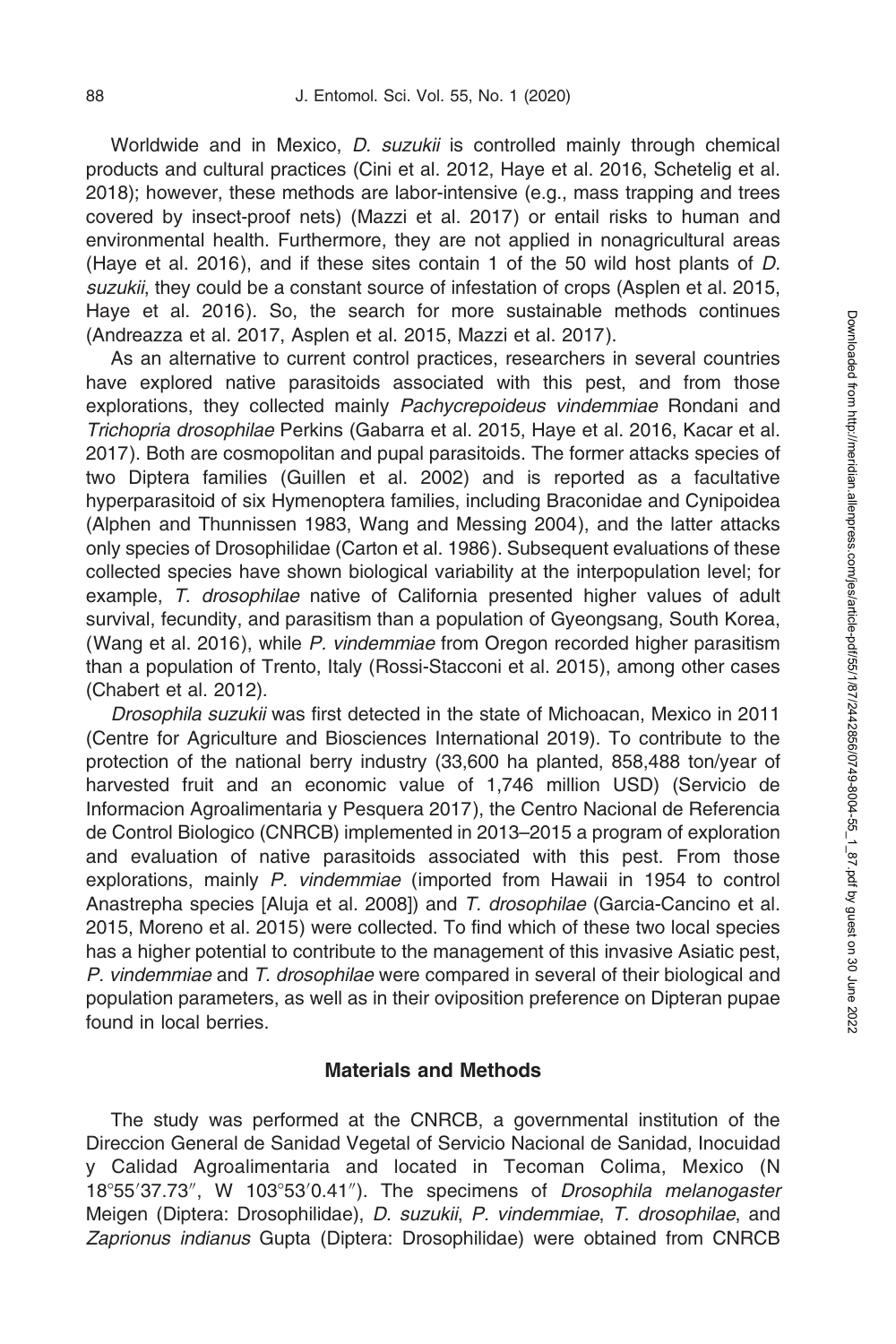colonies, which had been established since 2015. To maintain their genetic diversity, 300–400 wild-collected adults are introduced into each colony at the end of each year. The rearing methodology of the dipterans was described by Garcia-Cancino et al. (2015) and Moreno-Carrillo et al. (2015), and the reproduction of the parasitoids was conducted separately as follows: 160 adults of T. drosophilae or P.  $v$ *indemmiae* were randomly collected ( $\leq$ 4 days old) and placed in four transparent plastic trays (17 cm in diameter by 8 cm in height, and holes of 1.3 mm in diameter for ventilation in its upper lid) with 400 pupae of *D. suzukii* ( $\leq$ 2 days old) for parasitization. Subsequently, when the deposited eggs reached their adult stage, the parasitoids were collected and stored in clear plastic vials (4 cm in diameter by 3.5 cm in height) for use in the stock colony or as research subjects and so on, until the end of the study. The reproduction of both dipterans and parasitoids, as well as the execution of these experiments (described below), was conducted under laboratory conditions of 23  $\pm$  1°C and 40  $\pm$  5% relative humidity.

Biological parameters of parasitoids. The number of days required by P. vindemmiae and T. drosophilae to complete their various life stages, as well as their female longevity and sex ratio, was evaluated separately for each species as follows: 1,000 *D. suzukii* pupae of  ${\leq}24$  h old were introduced into a cage (70  ${\times}$  70  ${\times}$ 70 cm) for oviposition by parasitoids (2,000 randomly collected adults of  $\leq$ 4 days old). Four hours later, the adults were discarded and the exposed pupae were homogeneously distributed in the bottom of 50 plastic vials (previously mentioned). Afterward, 10 randomly parasitized pupae (i.e., replicates per measurement for each treatment) were selected every 12 h by using a stereoscopic microscope from the pool of 50 vials and recorded individually for the current parasitoid life stage (egg, larva, pupa, or emergence hole), ending when only emergence holes were observed in the D. suzukii pupae. To avoid duplication in the data collection, all extracted pupae were discarded at the end of the observation.

From the offspring of the previous experiment, 20 adult females of  $\leq$ 12 h old (replicates per treatment) were evaluated for their longevity as follows: each one was isolated in transparent plastic tubes (2.7 cm in diameter by 5.5 cm in height, with perforated lid to allow ventilation and small drops of honey as food). Mortality was determined and recorded daily. Finally, when all the parasitoids had emerged and died, the sex ratio was determined with 5 replicates per treatment based on 150 randomly collected individuals (i.e., 30 specimens per measurement). This evaluation process and all of its replications per treatment were performed three times.

Population parameters of parasitoids. The net reproduction rate (Ro), intrinsic rate of increase  $(r_m)$ , finite rate of increase  $(\lambda)$ , mean generation time (T), and doubling time (Dt) were evaluated separately for P. vindemmiae and T. drosophilae as follows: 10 virgin pairs of adults  $\leq$ 24 h old (replicates per treatment) were placed in 10 clear plastic vials (4 cm in diameter by 3.5 cm in height and lid of organza fabric) with small drops of honey as food, wet cotton as a source of water, and 30 pupae of *D. suzukii* ( $\leq$ 24 h old) for oviposition. Every 24 h, the pairs were transferred to new vials until the natural death of females, and the used vials were left aside for incubation; in the situations that the male died before the female, it was replaced by another of the same age. Finally, when all parasitoids had emerged and died, the number of parasitized pupae (indirect measurement of parasitoid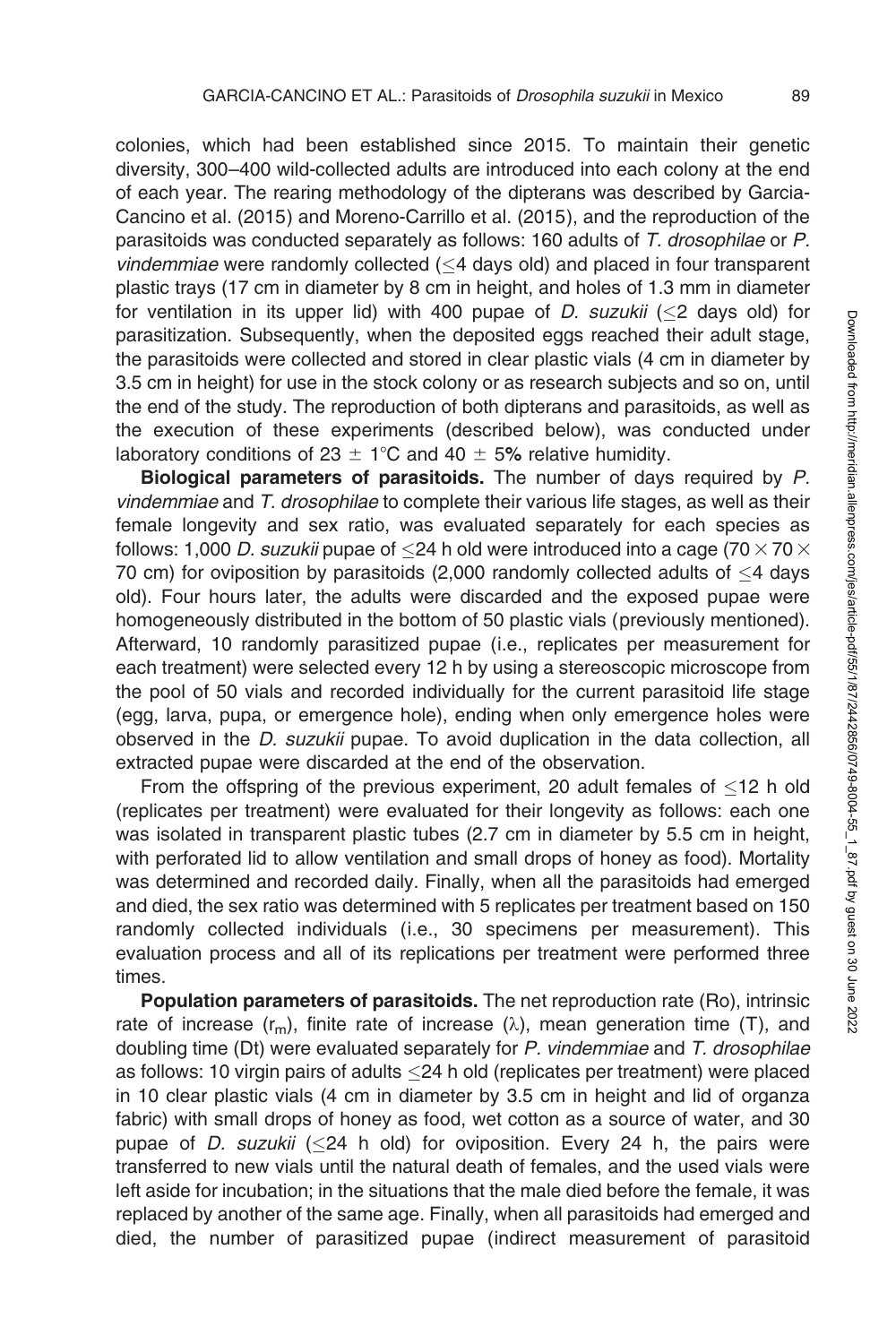oviposition) per treatment was counted under a stereoscopic microscope. This entire evaluation process was conducted three times.

Oviposition preference of parasitoids. The oviposition preference on pupae of three species of Drosophilidae, commonly found in the berry zones of Colima and Jalisco (Garcia-Cancino et al. 2015), was evaluated separately for P. vindemmiae and T. drosophilae as follows: 10 pairs of adults  $\geq$ 24 to  $\leq$ 72 h old (replicates per treatment) were introduced in the center of 10 containers (8.7 cm in diameter by 11.3 cm in height and lid of organza fabric) with three groups of pupae ( $\leq$ 24 h old) distributed in the vertices of an imaginary triangle, namely, 10 of D. melanogaster, 10 of *D. suzukii*, and 10 of *Z. indianus*. Twenty-four hours later, the adults were removed and discarded, and the containers were left aside for incubation. Afterward, when all parasitoids had emerged and died, the number of parasitized pupae (indirect measurement of preference) was counted under a stereoscopic microscope. This entire evaluation process was replicated seven times.

Statistical analysis. The statistical differences between treatments (parasitoids) in the biological parameters (except sex ratio) were based on the Wilcoxon test from the PROC LIFETEST with Bonferroni adjustment, and the population parameters were calculated by Student's  $t$  test using the lifetable.sas program (Embrapa Environment 2019, Maia et al. 2000). Differences between treatments in sex ratio (females/progeny) and oviposition preference were calculated through analysis of variance of one factor, with Tukey's multiple comparison tests. All data were analyzed using the statistical package SAS version 9.2 (SAS Institute, Cary, NC) and  $P \leq$  0.05.

## Results and Discussion

Comparing the biological parameters of P. vindemmiae and T. drosophilae, there were no significant statistical differences between both parasitoids in duration of egg stage, longevity of the females ( $\gamma^2 > 0.1208$ ; df = 1; P  $> 0.6742$ ), and sexual proportion of the progeny ( $F=1.12$ ; df = 1; P = 0.3463) (Table 1), but T. drosophilae required fewer days than P. vindemmiae in the larval stage, pupal stage, and development time of egg to adult ( $\chi^2$   $\leq$  14.16; df = 1;  $P$   $\leq$  0.0004), that is its adults emerged 2 days earlier. This result indicates that T. drosophilae could control more efficiently the populations of D. suzukii because its biological cycle is shorter. When two populations of insects are compared, under the premise that the other biological parameters have similar numerical values, short biological cycles result in larger rates of population growth (Russell et al. 2008).

Regarding the population parameters of both parasitoids, P. vindemmiae showed a higher net reproduction rate than T. drosophilae (Student's t test: t value not reported by lifetable.sas program;  $df = 1$ ;  $P = 0.0004$ ) (Table 2), which by itself appears to favor P. vindemmiae; however, it recorded statistically and biologically worse in the intrinsic rate of increase, finite rate of increase, mean generation time, and doubling time (Student's t test: t value not reported by lifetable.sas program; df  $=$  1;  $P \leq 0.0051$ ), which gives an overall advantage to T. drosophilae. In biological control, the intrinsic rate of increase is used to compare different species or populations of parasitoids, and an organism is considered to be more effective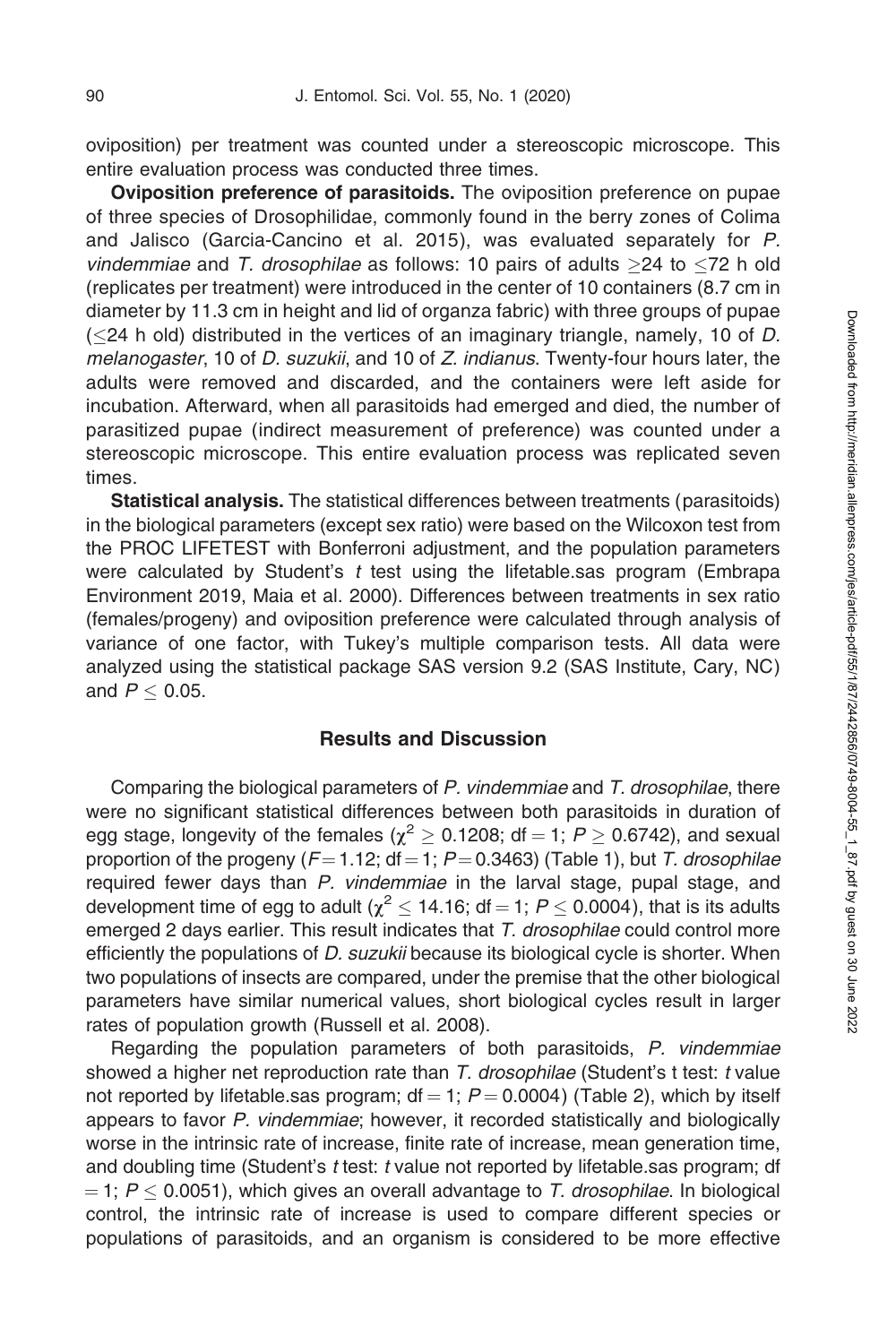|                | Drosophila suzukii pupae. |                                                                                                          |                  |                   |                   |                                     |
|----------------|---------------------------|----------------------------------------------------------------------------------------------------------|------------------|-------------------|-------------------|-------------------------------------|
|                |                           |                                                                                                          | Duration (d)*    |                   |                   |                                     |
| Parasitoid     | Egg                       | Larva                                                                                                    | Pupa             | Egg to Adult      | Longevity (?)     | <sup>2</sup> /Progeny)<br>Sex Ratio |
| P. vindemmiae  | $.57 \pm 0.16a$           | $6.74 \pm 0.13b$                                                                                         | $8.17 \pm 0.26b$ | $19.38 \pm 0.26b$ | $31.38 + 1.33a$   | $0.65 \pm 0.03a$                    |
| T. drosophilae | $.34 \pm 0.26a$           | $5.76 \pm 0.21a$                                                                                         | $7.36 \pm 0.21a$ | 17.38 $\pm$ 0.21a | $36.32 \pm 3.22a$ | $0.62 - 0.03a$                      |
|                |                           | * Means $\pm$ SE (same column) followed by the same letter are not statistically different ( $P$ < 0.05) |                  |                   |                   |                                     |

Table 1. Biological parameters of the parasitoids Pachycrepoideus vindemmiae and Trichopria drosophilae developed in

Table 1. Biological parameters of the parasitoids Pachycrepoideus vindemmiae and Trichopria drosophilae developed

 $\equiv$ 

| l<br>l<br>$\overline{\phantom{a}}$ |
|------------------------------------|
| I<br>l<br>١                        |
| i                                  |
| l<br>l<br>l                        |
| í<br>i                             |
| l                                  |
|                                    |
| í                                  |
|                                    |
|                                    |
| J<br>ļ                             |
| ı<br>ׇ֖֖֚֚֚֚֚֬֝                    |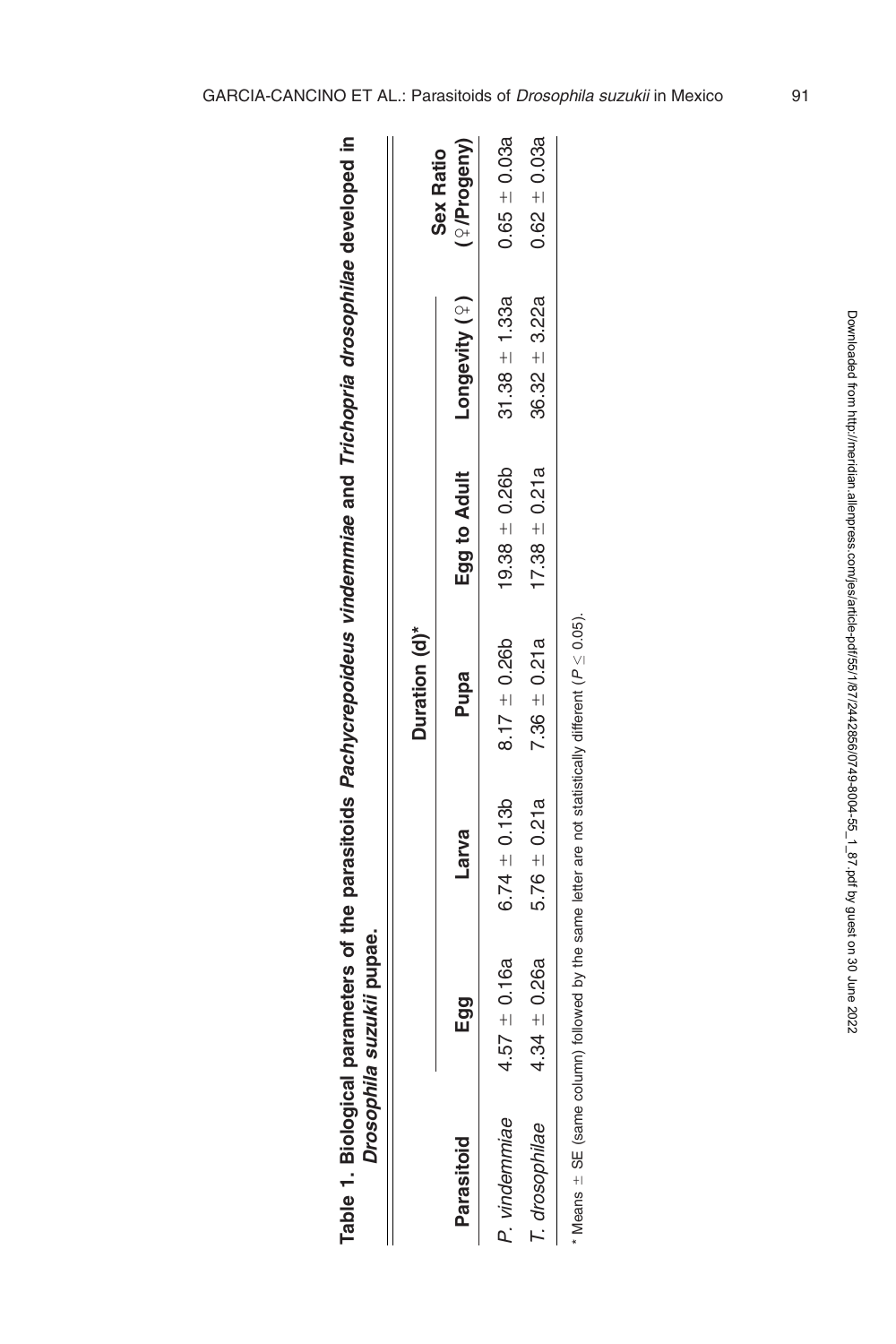| suzukii pupae.*<br>Table 2. Population |                                                                                                             | parameters of the parasitoids Pachycrepoideus vindemmiae and Trichopria drosophilae in Drosophila |                                               |                                    |                              |
|----------------------------------------|-------------------------------------------------------------------------------------------------------------|---------------------------------------------------------------------------------------------------|-----------------------------------------------|------------------------------------|------------------------------|
| Parasitoid                             | <b>Net Reproduction</b><br>Rate (Ro)                                                                        | Intrinsic Rate of<br>Increase $(r_m)$                                                             | <b>Finite Rate of</b><br>Increase $(\lambda)$ | <b>Mean Generation</b><br>Time (T) | Time (Dt)<br><b>Doubling</b> |
| P. vindemmiae                          | $96.37 \pm 17.61a$                                                                                          | $0.65 \pm 0.07b$                                                                                  | $1.91 \pm 0.15b$                              | $6.98 + 0.88$                      | $1.05 \pm 0.11b$             |
| T. drosophilae                         | $55.68 \pm 6.87b$                                                                                           | $0.98 + 0.09a$                                                                                    | $2.68 - 0.24a$                                | $4.05 \pm 0.45a$                   | $0.7 \pm 0.06a$              |
|                                        | Means $\pm$ SE (same column) followed by the same letter are not statistically different ( $P \leq 0.05$ ). |                                                                                                   |                                               |                                    |                              |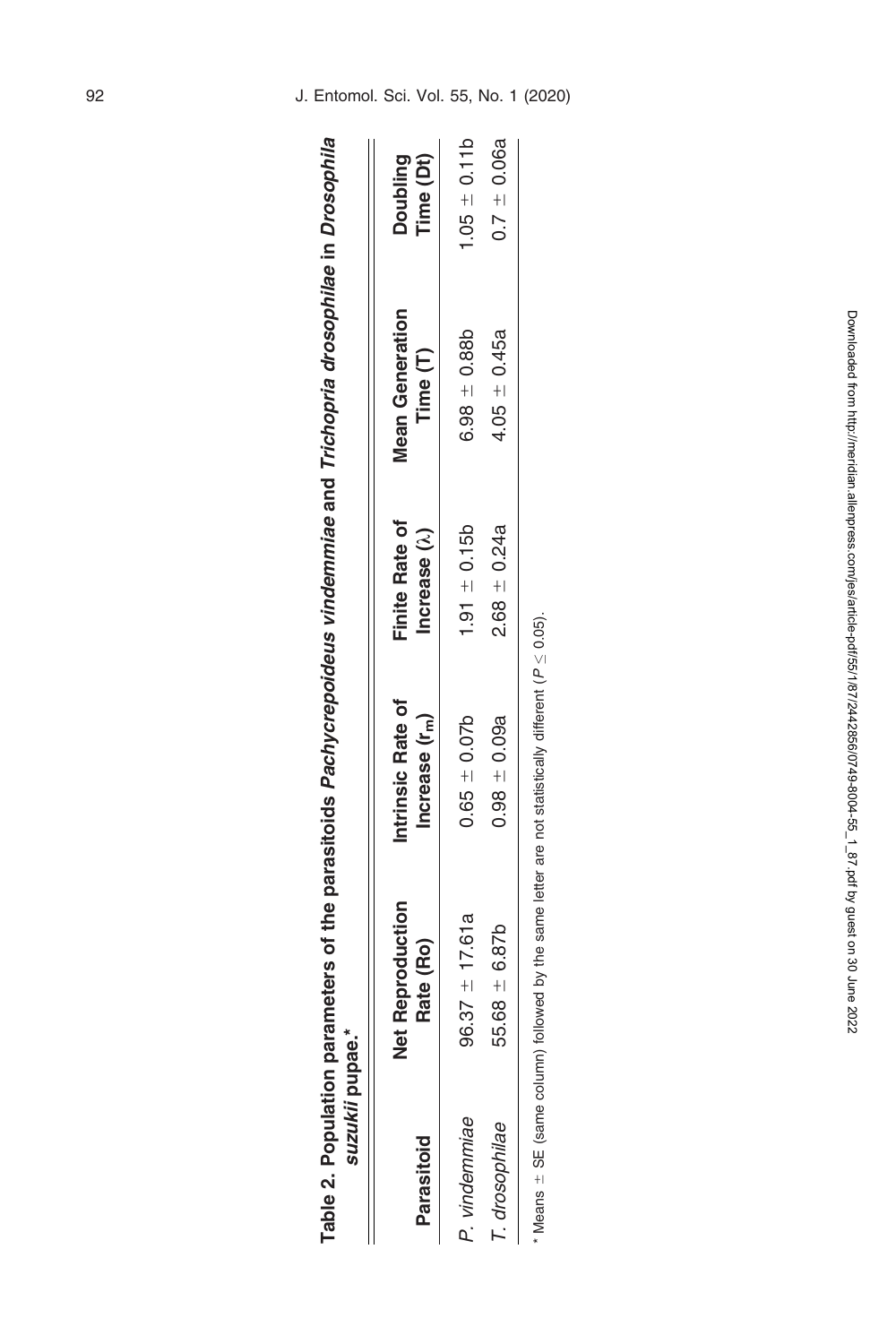

Fig. 1. Oviposition of Pachycrepoideus vindemmiae (A) and Trichopria drosophilae (B) in pupae of Drosophila melanogaster, D. suzukii, and Zaprionus indianus. Means  $\pm$  SE followed by the same letter are not statistically different ( $\boldsymbol{P} \leq$  0.05).

when it has a higher rate than its counterpart (Huffaker et al. 1976). Consequently, these results indicate that T. drosophilae could contribute more in the reduction of populations of D. suzukii than P. vindemmiae.

In the oviposition preference tests, P. vindemmiae parasitized equally the pupae of D. suzukii and Z. indianus, but laid a small number of eggs in D. melanogaster ( $F$  $=$  5.95; df  $=$  2; P  $=$  0.0031) (Fig. 1); for its part, T. drosophilae oviposited a statistically equal amount in the pupae of the three evaluated dipterans ( $F = 1.59$ ; df  $=$  2; P  $=$  0.2057). The results that the pupae of D. suzukii were equally preferred to those of Zaprionus indianus Gupta but more than D. melanogaster indicate that both parasitoids could have the same degree of efficiency combating this invasive pest. These oviposition tests had to be performed because these three dipterans have been reported coexisting in berry crops of Colima and Jalisco, Mexico (Garcia-Cancino et al. 2015), and to date, the behavior or preference of either P. vindemmiae or T. drosophilae has not been studied in relation to the simultaneous presence of these three hosts, except for the reports of Mazzetto et al. (2016) and Wang et al. (2016), who found that T. drosophilae oviposits indistinctly in pupae of D. melanogaster or D. suzukii.

The results obtained in the evaluations of biological and population parameters indicate that T. drosophilae has a higher growth rate than P. vindemmiae; so, it is concluded that T. drosophilae has a greater potential to contribute in the control of D. suzukii in Mexico. Studies indicate that the natural parasitism of T. drosophilae fluctuates between 2% (Miller et al. 2015) and 10% (Gabarra et al. 2015), but in laboratory conditions, it increases up to 85% (Chabert et al. 2012), indicating that field parasitism could be augmented by inundative releases (Miller et al. 2015, Wang et al. 2016). Mathematical models based on experimental data show that the percentages of parasitism are inversely correlated with D. suzukii density (Miller et al. 2015, Wiman et al. 2016), thus, higher field parasitism rates should correlate with lower pest densities.

The result that T. drosophilae showed better biological characteristics than P. vindemmiae coincides with those obtained by Kacar et al. (2017), Rossi-Stacconi et al. (2017), and Wang et al. (2016), who compared several biological aspects of both parasitoids in laboratory conditions and concluded that T. drosophilae has a greater potential to be used as a biological control agent of D.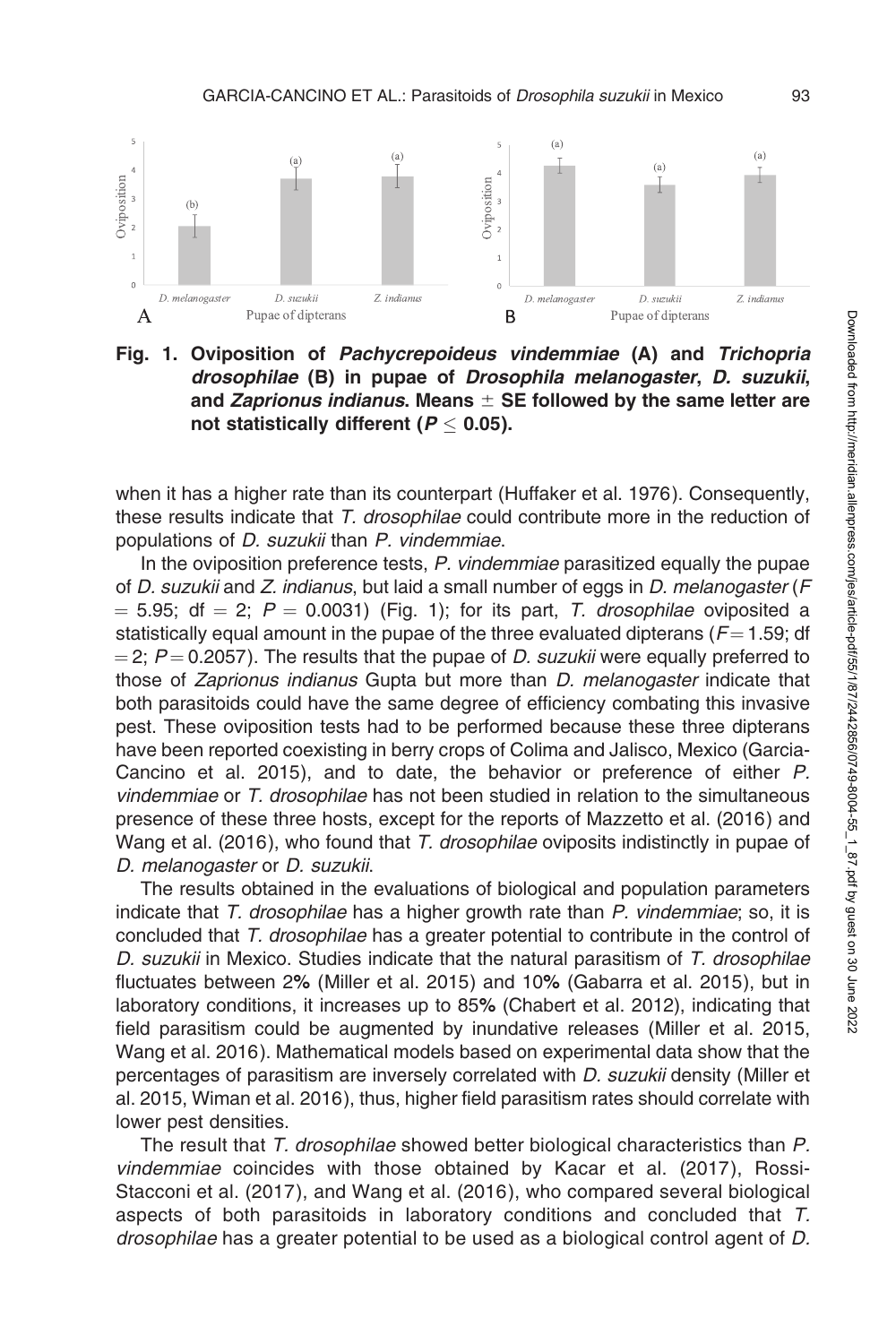suzukii. However, this result differs with those obtained by Knoll et al. (2017) who found that two populations of  $T$ . drosophilae collected in two regions of Switzerland (Ticino and Vaud) had a higher and a lower parasitism rate than P. vindemmiae, respectively.

Since *D. suzukii* was detected in Mexico in 2011, the government has implemented three criteria to combat this invasive pest. The first criteria is to search and evaluate local parasitoids associated with this pest instead of importing exotic ones, for four reasons: (a) the uncertainty of whether imported parasitoids will adapt to the geographical conditions of Mexico; (b) the danger that exotic agents could disturb trophic systems adjacent to the release areas, a situation that does not occur with local species (Louda et al. 2003); (c) the loss of genetic vigor (e.g., inbreeding depression) that the exotic organisms might suffer during its importation process (Hoddle 2004); and (d) local species represents an option that can be implemented immediately, unlike exotic ones, whose complicated importation process can be delayed for many years (Hoddle 2004). The second criteria is to evaluate only the more abundant parasitoids because when several species of natural enemies attack the same prey or host, their relative abundance during field sampling is indirect evidence of their extrinsic (e.g., search ability) and intrinsic (e.g., prey specificity) properties as a biological control agent (Huffaker et al. 1976). Consequently, although four species were collected in the explorations conducted in Colima, namely, P. vindemmiae, T. drosophilae, Spalangia simplex Perkins (Hymenoptera: Pteromalidae), and Leptopilina boulardi Barbotin, Carton & Kelner-Pillault (Hymenoptera: Figitidae) (Garcia-Cancino et al. 2015), only two were evaluated. And, because of reported biological variability at the interpopulation level (examples indicated in the introduction), the third criteria consisted of the following: to determine if either local P. vindemmiae or T. drosophilae has a higher potential to be used as biological control agent, instead of making a decision based on published results.

By July 2018, D. suzukii has expanded its distribution to six states of Mexico (Servicio Nacional de Sanidad, Inocuidad y Calidad Agroalimentaria 2018), but mathematical models based on physiological and demographic information of this fly, as well as climatological data, indicate that its potential distribution is the whole country, predicting an abundance of 750, 2,800, and 2500 pupae/ $km<sup>2</sup>$  for the north, center, and south regions, respectively (Gutierrez et al. 2016). Given this likely scenario of wide distribution and its consequent economic losses, the use of local parasitoids represents a good option that can be performed immediately. In this sense, T. drosophilae has a higher potential than P. vindemmiae to contribute to the management of this invasive Asiatic pest. Trials are underway to assess its effectiveness in the Mexican fields before undertaking a program involving innundative releases.

## References Cited

Aluja, M., P. Montoya, J. Cancino, L. Guillen and R. Ramirez-Romero. 2008. Moscas de la fruta, Anastrepha spp. (Diptera: Tephritidae), Pp. 193–222. In Arredondo-Bernal, H.C. and L.A. Rodriguez-del Bosque (eds.), Casos de Control Biologico en Mexico. Mundi Prensa, Mexico.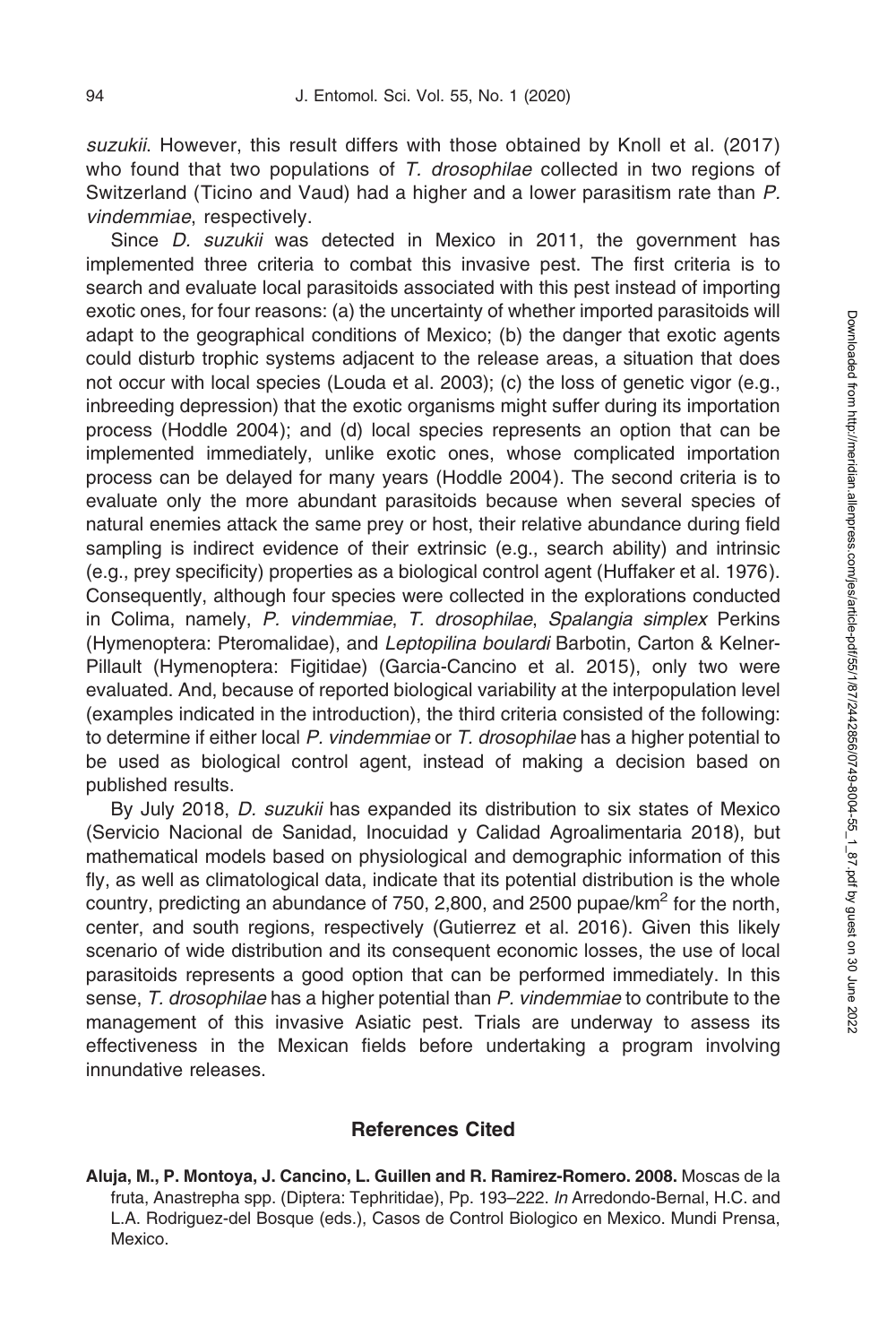- Alphen, J.J.M. and Y. Thunnissen. 1983. Host selection and sex allocation by Pachycrepoideus vindemmiae Rondani (Pteromalidae) as a facultative hyperparasitoid of Asobara tabida Nees (Braconidae: Alysiinae) and Leptopilina heterotoma (Cynipoidea: Eucoilidae). Neth. J. Zool. 33: 497–514.
- Andreazza, F., D. Bernardi, R.S.S. dos-Santos, F.R.M. Garcia, E.E. Oliveira, M. Botton and D.E. Nava. 2017. Drosophila suzukii in Southern Neotropical region: current status and future perspectives. Neotrop. Entomol. 46: 591–605.
- Asplen, M.K., G. Anfora, A. Biondi, D.S. Choi, D. Chu, K.M. Daane, P. Gibert, A.P. Gutierrez, K.A. Hoelmer, W.D. Hutchison and R. Isaacs. 2015. Invasion biology of spotted wing Drosophila (*Drosophila suzukii*): a global perspective and future priorities. J. Pest Sci. 88: 469–494.
- Bolda, M.P., R.E. Goodhue and F.G. Zalom. 2010. Spotted wing drosophila: potential economic impact of a newly established pest. Agr. Resour. Ec. Update 13: 5–8.
- Carton, Y., M. Bouletreau, J.J.M. van-Alphen and J.C. van-Lenteren. 1986. The Drosophila parasitic wasps, Pp. 348–394. In Ashburner, M., H.L. Carson and J.N. Thompson (eds.), The Genetics and Biology of Drosophila. Academic Press Inc. London.
- Centre for Agriculture and Biosciences International. 2019. Invasive species compendium. Data sheet: Drosophila suzukii (spotted wing drosophila). October 2019. (www.cabi.org/isc/ datasheet/109283).
- Chabert, S., T. Allemand, M. Poyet, P. Eslin and P. Gibert. 2012. Ability of European parasitoids (Hymenoptera) to control a new invasive Asiatic pest, Drosophila suzukii. Biol. Control 63: 40–47.
- Cini, A., C. Ioriatti and G. Anfora. 2012. A review of the invasion of *Drosophila suzukii* in Europe and a draft research agenda for integrated pest management. Bull. Insectol. 65: 149–160.
- Cuch-Arguimbau, N., L.A. Escudero-Colomar, M. Forshage and J. Pujade-Villar. 2013. Identificadas dos especies de Hymenoptera como probables parasitoides de Drosophila suzukii (Matsumura, 1931) en una plantacion ecologica de cerezos en Begues (Barcelona, España). Phytoma 247: 42-47.
- Embrapa Environment. 2019. Estatistica aplicada. Lifetable.sas. October 2019 (www. cnpma.embrapa.br/forms/sastat.php3).
- European and Mediterranean Plant Protection Organization. 2019. Global database. Drosophila suzukii (DROSSU). October 2019. (https://gd.eppo.int/taxon/DROSSU/ categorization).
- Gabarra, R., J. Riudavets, G.A. Rodriguez, J. Pujade-Villar and J. Arno. 2015. Prospects for the biological control of Drosophila suzukii. Biocontrol 60: 331–339.
- Garcia-Cancino, M.D., A. Gonzalez-Hernandez, J. Gonzalez-Cabrera, G. Moreno-Carrillo, J.A. Sanchez-Gonzalez and H.C. Arredondo Bernal. 2015. Parasitoides de Drosophila suzukii (Matsumura) (Diptera: Drosophilidae) en Colima, Mexico. Southwest. Entomol. 40: 855–858.
- Guillen, L., M. Aluja, M. Equihua and J. Sivinski. 2002. Performance of two fruit fly (Diptera: Tephritidae) pupal parasitoids (Coptera haywardi [Hymenoptera: Diapriidae] and Pachycrepoideus vindemmiae [Hymenoptera: Pteromalidae]) under different environmental soil conditions. BioControl 23: 219–227.
- Gutierrez, A.P., L. Ponti and D.T. Dalton. 2016. Analysis of the invasiveness of spotted wing Drosophila (Drosophila suzukii) in North America, Europe, and the Mediterranean Basin. Biol. Invasions 18: 3647–3663.
- Haye, T., P. Girod, A.G.S. Cuthbertson, X.G. Wang, K.M. Daane, K.A. Hoelmer, C. Baroffio, J.P. Zhang and N. Desneux. 2016. Current SWD IPM tactics and their practical implementation in fruit crops across different regions around the world. J. Pest Sci. 89: 643–651.
- Hoddle, M.S. 2004. Restoring balance: using exotic species to control invasive exotic species. Conserv. Biol. 18: 38–49.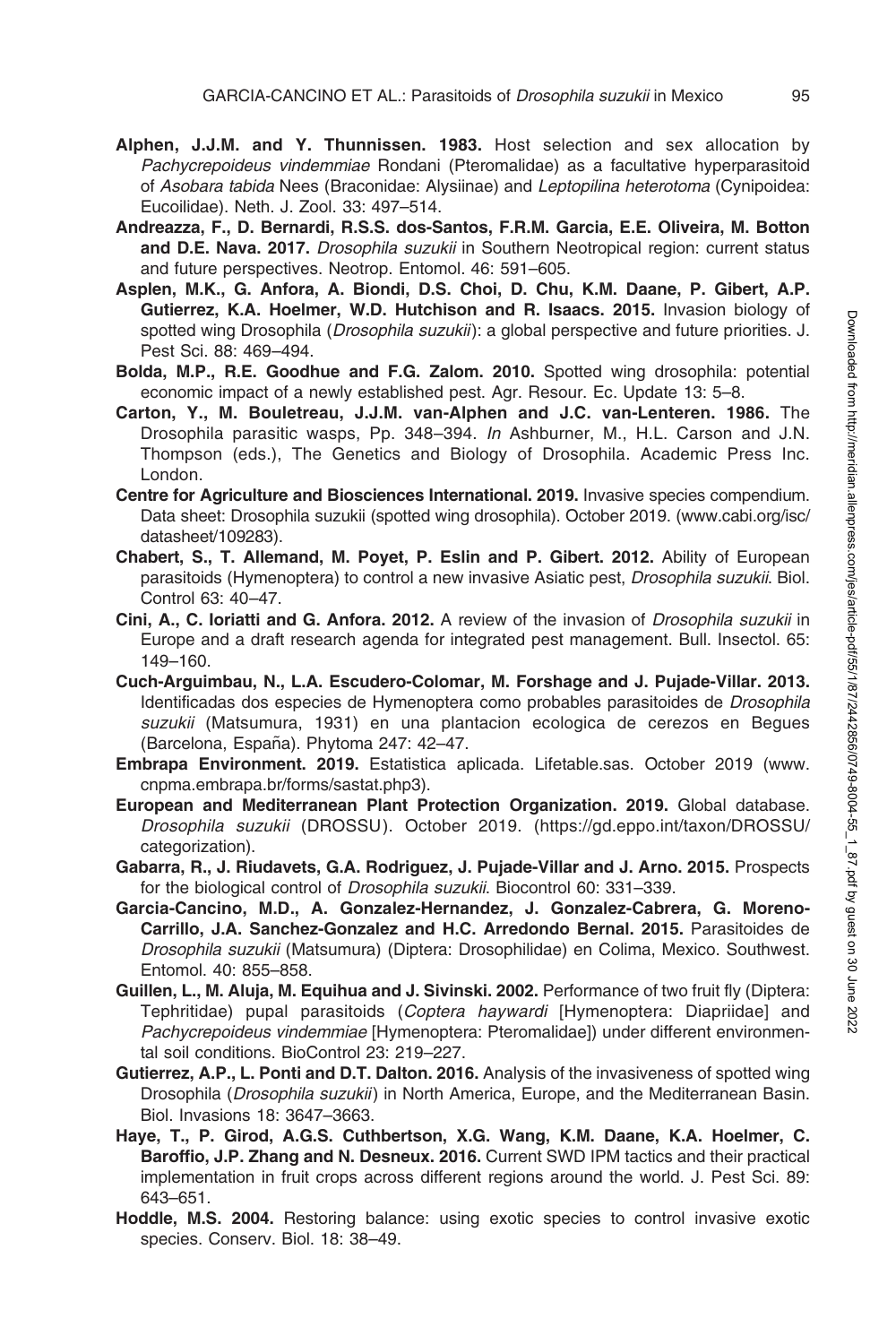- Huffaker, C.B., F.J. Simmonds and J.E. Laing. 1976. The theoretical and empirical basis of biological control, Pp. 42–78. In Huffaker, C.B. and P.S. Messenger (eds.), Theory and Practice of Biological Control. Academic Press. New York, USA.
- Kacar, G., X.G. Wang, A. Biondi and K.M. Daane. 2017. Linear functional response by two pupal Drosophila parasitoids foraging within single or multiple patch environments. PLoS One 12: e0183525. https://doi.org/10.1371/journal.pone.0183525.
- Knoll, V., T. Ellenbroek, J. Romeis and J. Collatz. 2017. Seasonal and regional presence of hymenopteran parasitoids of Drosophila in Switzerland and their ability to parasitize the invasive Drosophila suzukii. Sci. Rep. 7: 40697. https://doi.org/10.1038/srep40697.
- Louda, S.M., R.W. Pemberton, M.T. Johnson and P. Follett. 2003. Nontarget effects, the Achilles' heel of biological control? Retrospective analyses to reduce risk associated with biocontrol introductions. Annu. Rev. Entomol. 48: 365–396.
- Maia, A.H.N., A J.B. Luiz and C. Campanhola. 2000. Statistical inference on associated fertility life parameters using Jackknife technique: computational aspects. J. Econ. Entomol. 93: 511–518.
- Mazzetto, F., E. Marchetti, N. Amiresmaeili, D. Sacco, S. Francati, C. Jucker, M.L. Dindo, D. Lupi and L. Tavella. 2016. Drosophila parasitoids in northern Italy and their potential to attack the exotic pest Drosophila suzukii. J. Pest Sci. 89: 837–850.
- Mazzi, D., E. Bravin, M. Meraner, R. Finger and S. Kuske. 2017. Economic impact of the introduction and establishment of *Drosophila suzukii* on sweet cherry production in Switzerland. Insects 8: 18. https://doi.org/10.3390/insects8010018.
- Miller, B., G. Anfora, M. Buffington, D.T. Dalton, J.C. Miller, N.G. Wiman and V.M. Walton. 2015. Seasonal occurrence of resident parasitoids associated with Drosophila suzukii in two small fruit production regions of Italy and the USA. Bull. Insectol. 68: 255–263.
- Moreno-Carrillo, G., R. Rodriguez-Velez, J.A. Sanchez-Gonzalez and H.C. Arredondo-Bernal. 2015. Trampeo y Registro del Parasitoide Pachycrepoideus vindemmiae (Rondani) (Hymenoptera: Pteromalidae) sobre Drosophila suzukii (Matsumura) (Diptera: Drosophilidae) en Mexico. Southwest. Entomol. 40: 199–203.
- Rossi-Stacconi, M.V., M. Buffington, K.M. Daane, D.T. Dalton, A. Grassi, G. Kaçar, B. Miller, J.C. Miller, N. Baser, C. Ioriatti, V.M. Walton, N.G. Wiman, X. Wang and G. Anfora. 2015. Host stage preference, efficacy and fecundity of parasitoids attacking Drosophila suzukii in newly invaded areas. Biol. Control 84: 28–35.
- Rossi-Stacconi, M.V.R., A. Panel, N. Baser, C. Ioriatti, T. Pantezzi and G. Anfora. 2017. Comparative life history traits of indigenous Italian parasitoids of Drosophila suzukii and their effectiveness at different temperatures. Biol. Control 112: 20–27.
- Russell P.J., S.L. Wolfe, P.E. Hertz, C. Starr and B. McMillan. 2008. Biology, the Dynamic Science. Thompson/Brooks&Cole, Belmont, CA. 137 pp.
- dos Santos, L.A., M.F. Mendes, A.P. Kruger, M.L. Blauth, M.S. Gottschalk and F.R. Garcia. 2017. Global potential distribution of *Drosophila suzukii* (Diptera, Drosophilidae). PLoS One 12: e0174318. https://doi.org/10.1371/journal.pone.0174318.
- Schetelig, M.F., K.Z. Lee, S. Otto, L. Talmann, J. Stokl, T. Degenkolb, A. Vilcinskas and R. Halitschke. 2018. Environmentally sustainable pest control options for *Drosophila* suzukii. J. Appl. Entomol. 142: 3–17.
- Servicio de Informacion Agroalimentaria y Pesquera. 2017. Atlas agroalimentario 2016. August 2018. (www.gob.mx/siap/prensa/atlas-agroalimentario-2017).
- Servicio Nacional de Sanidad, Inocuidad y Calidad Agroalimentaria. 2018. Informe Mensual del Manejo Fitosanitario de la Mosca del Vinagre de las Alas Manchadas, Julio 2018. September 2018. (www.gob.mx/senasica/documentos/informes-y-evaluaciones-2018-pas).
- Wang, X.G. and R.H. Messing. 2004. The ectoparasitic pupal parasitoid, Pachycrepoideus vindemmiae (Hymenoptera: Pteromalidae), attacks other primary tephritid fruit fly parasitoids: host expansion and potential non-target impact. Biol. Control 31: 227–236.
- Wang, X.G., G. Kaçar, A. Biondi and K.M. Daane. 2016. Life-history and host preference of Trichopria drosophilae. BioControl 61: 387–397.